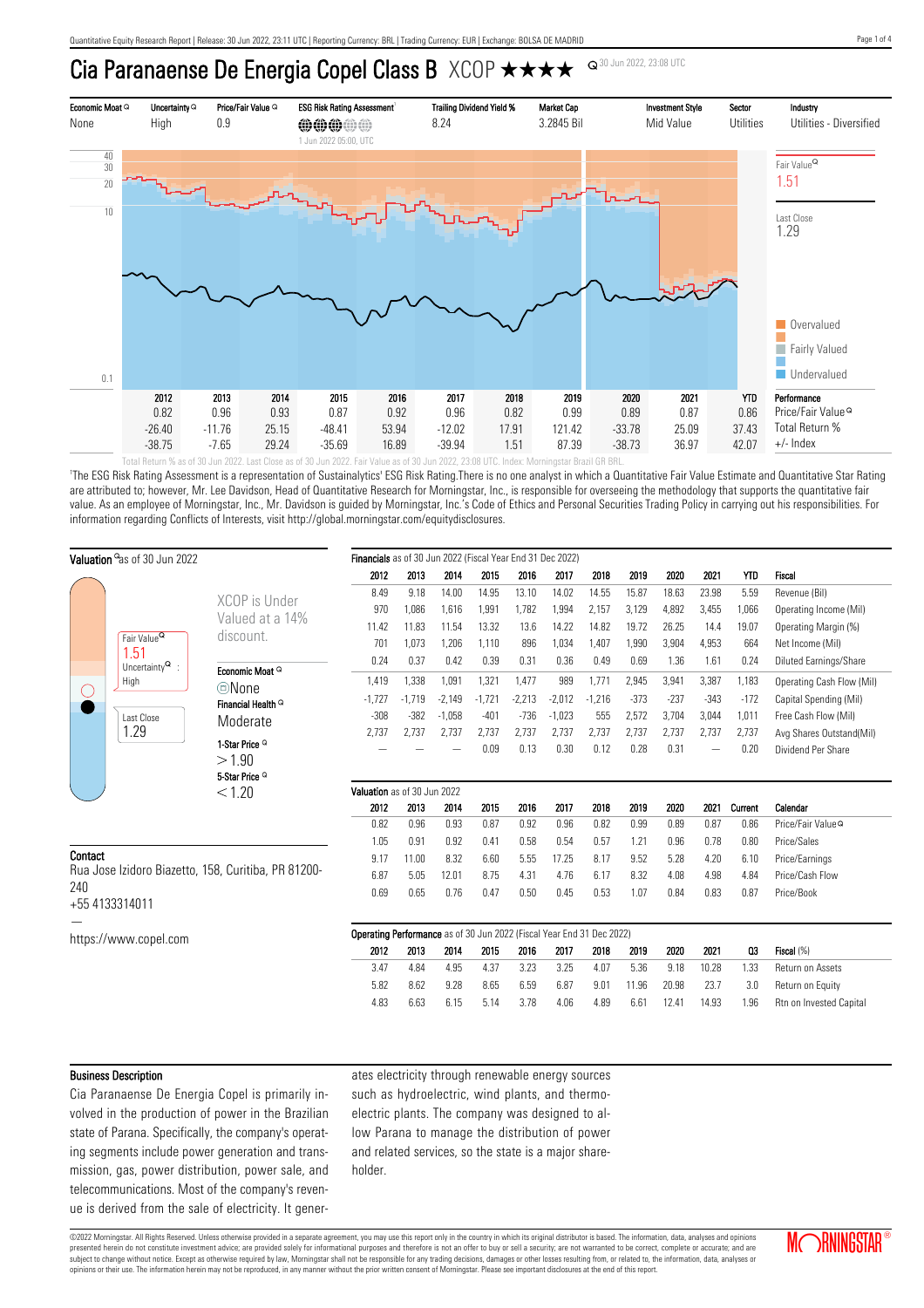## Quantitative Equity Reports Overview

The quantitative report on equities consists of data, statistics and quantitative equity ratings on equity securities. Morningstar, Inc.'s quantitative equity ratings are forward looking and are generated by a statistical model that is based on Morningstar Inc.'s analyst-driven equity ratings and quantitative statistics. Given the nature of the quantitative report and the quantitative ratings, there is no one analyst in which a given report is attributed to; however, Mr. Lee Davidson, Head of Quantitative Research for Morningstar, Inc., is responsible for overseeing the methodology that supports the quantitative equity ratings used in this report. As an employee of Morningstar, Inc., Mr. Davidson is guided by Morningstar, Inc.'s Code of Ethics and Personal Securities Trading Policy in carrying out his responsibilities.

### Quantitative Equity Ratings

Morningstar's quantitative equity ratings consist of: (i) Quantitative Fair Value Estimate, (ii) Quantitative Star Rating, (iii) Quantitative Uncertainty, (iv) Quantitative Economic Moat, and (v) Quantitative Financial Health (collectively the "Quantitative Ratings).

The Quantitative Ratings are calculated daily and derived from the analystdriven ratings of a company's peers as determined by statistical algorithms. Morningstar, Inc. ("Morningstar", "we", "our") calculates Quantitative Ratings for companies whether or not it already provides analyst ratings and qualitative coverage. In some cases, the Quantitative Ratings may differ from the analyst ratings because a company's analyst-driven ratings can significantly differ from other companies in its peer group.

i. **Quantitative Fair Value Estimate:** Intended to represent Morningstar's estimate of the per share dollar amount that a company's equity is worth today. Morningstar calculates the Quantitative Fair Value Estimate using a statistical model derived from the Fair Value Estimate Morningstar's equity analysts assign to companies. Please go to http://global.morningstar.com/ equitydisclosures for information about Fair Value Estimate Morningstar's equity analysts assign to companies.

ii. **Quantitative Economic Moat:** Intended to describe the strength of a firm's competitive position. It is calculated using an algorithm designed to predict the Economic Moat rating a Morningstar analyst would assign to the stock. The rating is expressed as Narrow, Wide, or None.

**Narrow** – assigned when the probability of a stock receiving a "Wide Moat" rating by an analyst is greater than 70% but less than 99%.

Wide – assigned when the probability of a stock receiving a "Wide Moat" rating by an analyst is greater than 99%.

None – assigned when the probability of an analyst receiving a "Wide Moat" rating by an analyst is less than 70%.

iii. **Quantitative Star Rating:** Intended to be the summary rating based on the combination of our Quantitative Fair Value Estimate, current market price, Quantitative Uncertainty Rating, and momentum. The rating is expressed as One-Star, Two-Star, Three-Star, Four-Star, and Five-Star.

- $\star$  the stock is overvalued with a reasonable margin of safety. Log (Quant FVE/Price) < -1\*Quantitative Uncertainty
- Micro-Caps: Log (Quant FVE/Price) < -1.5\*Quantitative Uncertainty  $\star \star$  - the stock is somewhat overvalued.

Log (Quant FVE/Price) between (-1\*Quantitative Uncertainty, -0.5\*Quantitative Uncertainty)

Micro-Caps: Log (Quant FVE/Price) between (-1.5\*Quantitative Uncertainty, - 0.75\*Quantitative Uncertainty)

 $\star \star \star$  – the stock is approximately fairly valued.

Log (Quant FVE/Price) between (-0.5\*Quantitative Uncertainty, 0.5\*Quantitative Uncertainty)

Micro-Caps: Log (Quant FVE/Price) between (-0.75\*Quantitative Uncertainty, 0.75\*Quantitative Uncertainty)

 $\star \star \star \star$  – the stock is somewhat undervalued.

Log (Quant FVE/Price) between (0.5\*Quantitative Uncertainty, 1\*Quantitative

Uncertainty)

Micro-Caps: Log (Quant FVE/Price) between (0.75\*Quantitative Uncertainty, 1.5\*Quantitative Uncertainty)

 $\star \star \star \star$  – the stock is undervalued with a reasonable margin of safety. Log (Quant FVE/Price) > 1\*Quantitative Uncertainty

Micro-Caps: Log (Quant FVE/Price) > 1.5\*Quantitative Uncertainty

After the initial calculation for the star rating, there is a final filtering step based on the momentum of the company. We rank the companies based on their 12-1 month momentum, then restrict those below the 30th percentile to a maximum of 3 stars.

iv. **Quantitative Uncertainty:** Intended to represent Morningstar's level of uncertainty about the accuracy of the Quantitative Fair Value Estimate. Generally, the lower the Quantitative Uncertainty, the narrower the potential range of outcomes for that particular company. The rating is expressed as Low, Medium, High, Very High, and Extreme.

**Low** – the interguartile range for possible fair values is less than  $10\%$ 

**Medium** – the interquartile range for possible fair values is less than  $15\%$ but greater than 10%

High – the interquartile range for possible fair values is less than 35% but greater than 15%

Very High – the interquartile range for possible fair values is less than 80% but greater than 35%

**Extreme** – the interquartile range for possible fair values is greater than 80%

v. Quantitative Financial Health: Intended to reflect the probability that a firm will face financial distress in the near future. The calculation uses a predictive model designed to anticipate when a company may default on its financial obligations. The rating is expressed as Weak, Moderate, and Strong.

**Weak**  $-$  assigned when Quantitative Financial Health  $< 0.2$ 

Moderate – assigned when Quantitative Financial Health is between 0.2 and 0.7

**Strong** – assigned when Quantitative Financial Health  $> 0.7$ 

#### Other Definitions

i. Last Close  $-$  Price of the stock as of the close of the market of the last trading day before date of the report.

ii. **Quantitative Valuation**– Using the below terms, intended to denote the relationship between the security's Last Price and Morningstar's quantitative fair value estimate for that security.

Undervalued – Last Price is below Morningstar's quantitative fair value estimate.

Farily Valued – Last Price is in line with Morningstar's quantitative fair value estimate.

Farily Valued – Last Price is in line with Morningstar's quantitative fair value estimate.

Overvalued – Last Price is above Morningstar's quantitative fair value estimate.

Sustainalytics ESG Risk Rating Assessment: The ESG Risk Rating Assessment is provided by Sustainalytics; a Morningstar company. Sustainalytics' ESG Risk Ratings measure the degree to which company's economic value at risk is driven by environment, social and governance (ESG) factors.

Sustainalytics analyzes over 1,300 data points to assess a company's exposure to and management of ESG risks. In other words, ESG Risk Ratings measures a company's unmanaged ESG Risks represented as a quantitative score. Unmanaged Risk is measured on an open-ended scale starting at zero (no risk) with lower scores representing less unmanaged risk and, for 95% of cases, the unmanaged ESG Risk score is below 50.

Based on their quantitative scores, companies are grouped into one of five Risk Categories (negligible, low, medium, high, severe). These risk categories are absolute, meaning that a 'high risk' assessment reflects a comparable degree of unmanaged ESG risk across all subindustries covered.

The ESG Risk Rating Assessment is a visual representation of Sustainalytics

©2022 Morningstar. All Rights Reserved. Unless otherwise provided in a separate agreement, you may use this report only in the country in which its original distributor is based. The information, data, analyses and opinions presented herein do not constitute investment advice; are provided solely for informational purposes and therefore is not an offer to buy or sell a security; are not warranted to be correct, complete or accurate; and are subject to change without notice. Except as otherwise required by law, Morningstar shall not be responsible for any trading decisions, damages or other losses resulting from, or related to, the information, data, analyses or opinions or their use. The information herein may not be reproduced, in any manner without the prior written consent of Morningstar. Please see important disclosures at the end of this report.

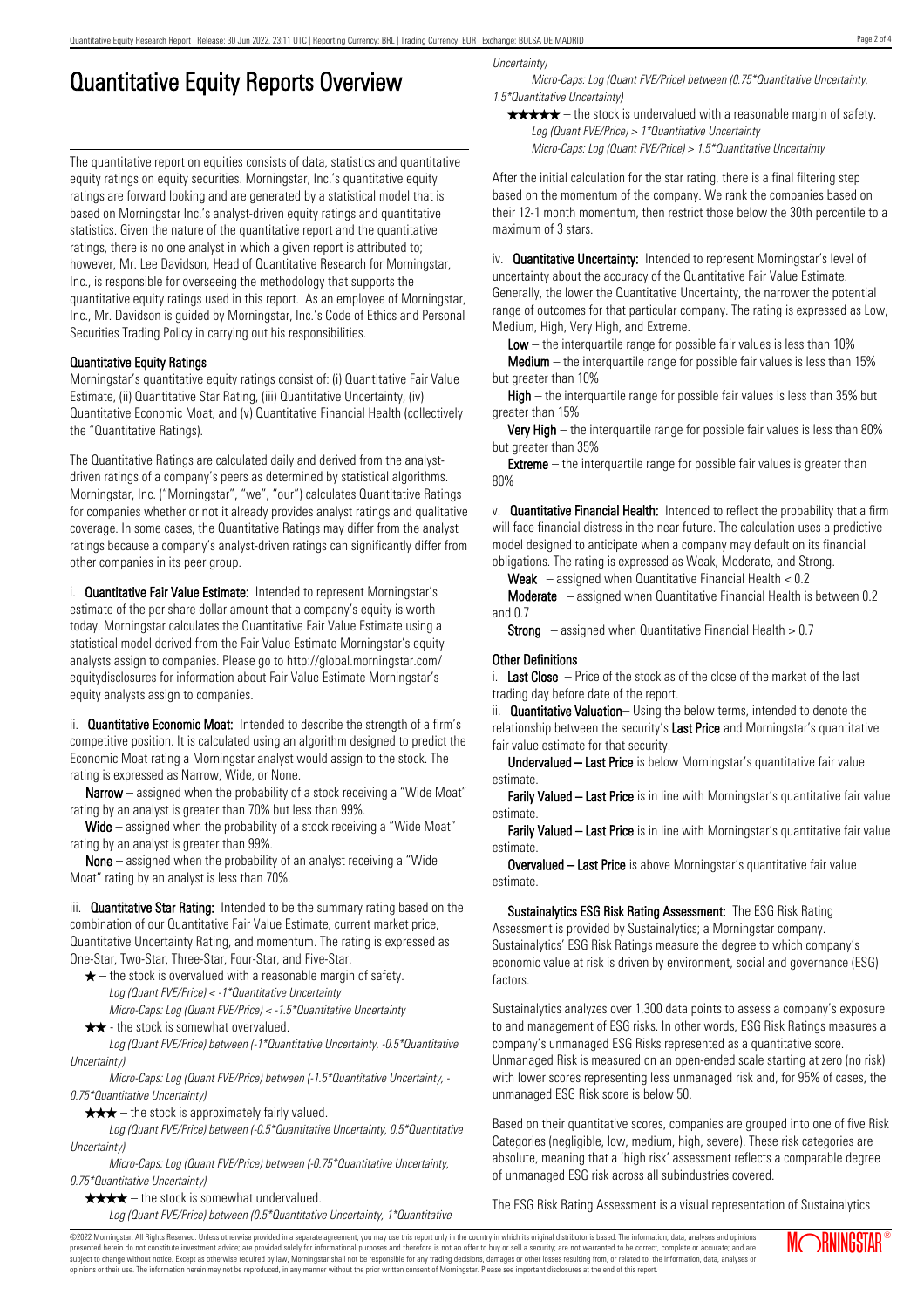ESG Risk Categories on a 1 to 5 scale. Companies with Negligible Risk = 5 Globes, Low Risk = 4, Medium Risk =  $3$  Globes, High Risk =  $2$  Globes, Severe Risk = 1 Globe. For more information, please visit sustainalytics.com/esgratings/

Ratings should not be used as the sole basis in evaluating a company or security. Ratings involve unknown risks and uncertainties which may cause our expectations not to occur or to differ significantly from what was expected and should not be considered an offer or solicitation to buy or sell a security.

This Report has not been made available to the issuer of the security prior to publication.

#### Risk Warning

Please note that investments in securities are subject to market and other risks and there is no assurance or guarantee that the intended investment objectives will be achieved. Past performance of a security may or may not be sustained in future and is no indication of future performance. A security investment return and an investor's principal value will fluctuate so that, when redeemed, an investor's shares may be worth more or less than their original cost. A security's current investment performance may be lower or higher than the investment performance noted within the report.

The quantitative equity ratings are not statements of fact. Morningstar does not guarantee the completeness or accuracy of the assumptions or models used in determining the quantitative equity ratings. In addition, there is the risk that the price target will not be met due to such things as unforeseen changes in demand for the company's products, changes in management, technology, economic development, interest rate development, operating and/or material costs, competitive pressure, supervisory law, exchange rate, and tax rate. For investments in foreign markets there are further risks, generally based on exchange rate changes or changes in political and social conditions. A change in the fundamental factors underlying the quantitative equity ratings can mean that the valuation is subsequently no longer accurate.

For more information about Morningstar's quantitative methodology, please visit www.corporate.morningstar.com.

## General Disclosure

The Quantitative Equity Report ("Report") is derived from data, statistics and information within Morningstar, Inc.'s database as of the date of the Report and is subject to change without notice. The Report is for informational purposes only, intended for financial professionals and/or sophisticated investors ("Users") and should not be the sole piece of information used by such Users or their clients in making an investment decision. While Morningstar has obtained data, statistics and information from sources it believes to be reliable, Morningstar does not perform an audit or seeks independent verification of any of the data, statistics, and information it receives.

The quantitative equity ratings noted the Report are provided in good faith, are as of the date of the Report and are subject to change. While Morningstar has obtained data, statistics and information from sources it believes to be reliable, Morningstar does not perform an audit or seeks independent verification of any of the data, statistics, and information it receives.

The quantitative equity ratings are not a market call, and do not replace the User or User's clients from conducting their own due-diligence on the security. The quantitative equity rating is not a suitability assessment; such assessments take into account may factors including a person's investment objective, personal and financial situation, and risk tolerance all of which are factors the quantitative equity rating statistical model does not and did not consider.

Prices noted with the Report are the closing prices on the last stock-market trading day before the publication date stated, unless another point in time is explicitly stated.

Unless otherwise provided in a separate agreement, recipients accessing this report may only use it in the country in which the Morningstar distributor is based. Unless stated otherwise, the original distributor of the report is Morningstar Inc., a U.S.A. domiciled financial institution.

This report was created with no regard to investment objectives, financial situation or particular needs of any specific User or User's clients. Therefore, investments discussed and recommendations made herein may not be suitable for all investors: recipients of this report must exercise their own independent judgment as to the suitability of such investments and recommendations in the light of their own investment objectives, experience, taxation status and financial position.

The information, data and statistics presented herein are not warranted to be accurate, correct, complete or timely. Unless otherwise provided in a separate agreement, Morningstar makes no representation that the report contents meet all of the presentation and/or disclosure standards applicable in the jurisdiction the recipient is located.

Except as otherwise required by law or provided for in a separate agreement, Morningstar and its officers, directors and employees shall not be responsible or liable for any trading decisions, damages or other losses resulting from, or related to, the information, data, analyses or opinions within the report. Morningstar encourages recipients of this report to read all relevant issue documents (e.g., prospectus) pertaining to the security concerned, including without limitation, information relevant to its investment objectives, risks, and costs before making an investment decision and when deemed necessary, to seek the advice of a legal, tax, and/or accounting professional.

The Report and its contents are not directed to, or intended for distribution to or use by, any person or entity who is a citizen or resident of or located in any locality, state, country or other jurisdiction where such distribution, publication, availability or use would be contrary to law or regulation or which would subject Morningstar or its affiliates to any registration or licensing requirements in such jurisdiction.

Where this report is made available in a language other than English and in the case of inconsistencies between the English and translated versions of the report, the English version will control and supersede any ambiguities associated with any part or section of a report that has been issued in a foreign language. Neither the analyst, Morningstar, or Morningstar affiliates guarantee the accuracy of the translations.

This report may be distributed in certain localities, countries and/or jurisdictions ("Territories") by independent third parties or independent intermediaries and/or distributors ("Distributors"). Such Distributors are not acting as agents or representatives of the analyst or Morningstar. In Territories where a Distributor distributes our report, the Distributor, and not the analyst or Morningstar, is solely responsible for complying with all applicable regulations, laws, rules, circulars, codes and guidelines established by local and/or regional regulatory bodies, including laws in connection with the distribution third-party research reports.

### Conflicts of Interest:

Morningstar, Inc. may hold a long position in the security subject of this investment research report that exceeds 0.5% of the total issued share capital of the security. To determine if such is the case, please click http:// msi.morningstar.com and http://mdi.morningstar.com.

The Head of Quantitative Research compensation is derived from Morningstar's overall earnings and consists of salary, bonus and restricted stock units of Morningstar, Inc.

Morningstar does not receive commissions for providing research and does not charge companies to be rated.

Morningstar is not a market maker or a liquidity provider of the security noted within this report.

Morningstar has not been a lead manager or co-lead manager over the